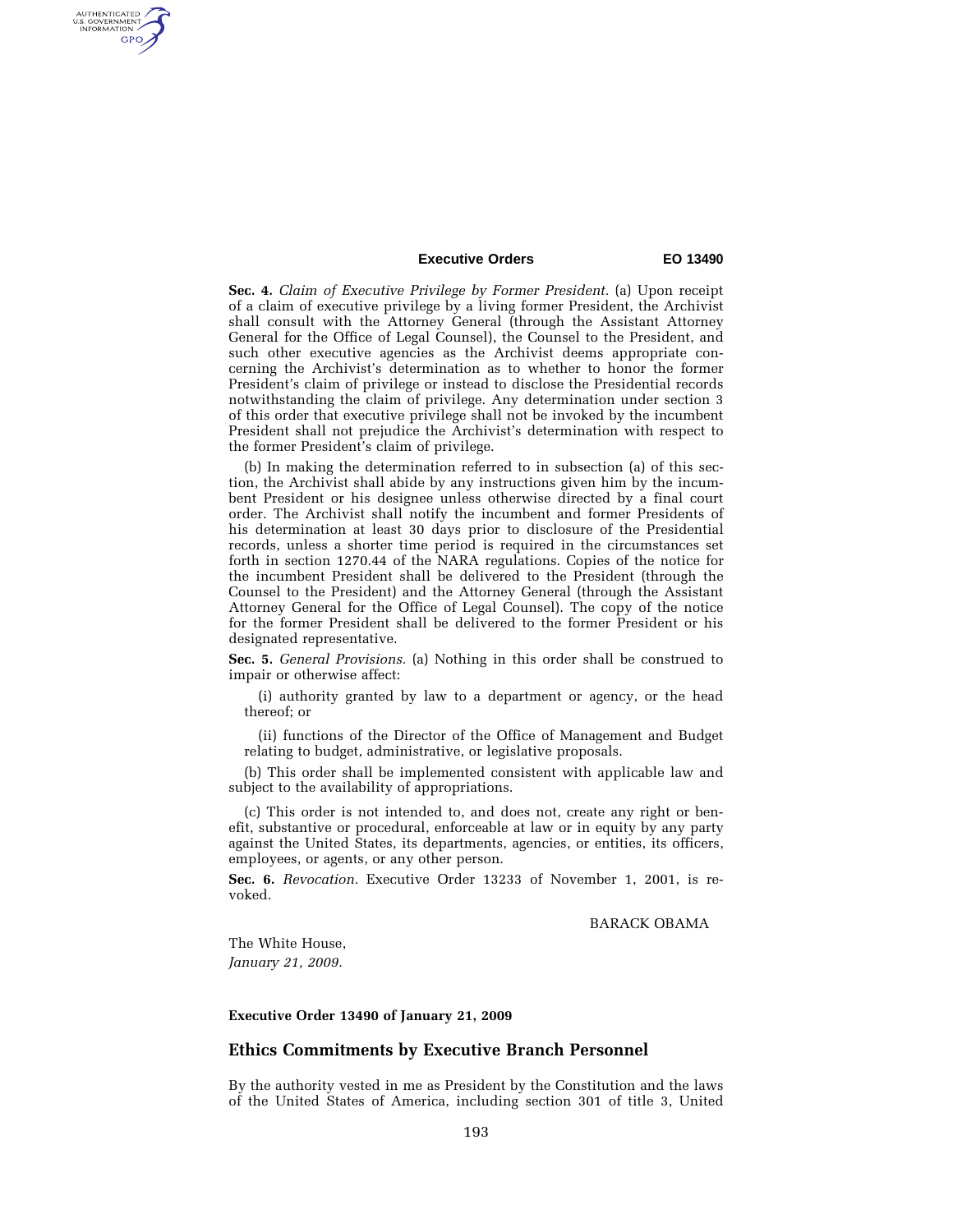#### **EO 13490 Title 3—The President**

States Code, and sections 3301 and 7301 of title 5, United States Code, it is hereby ordered as follows:

**Section 1.** *Ethics Pledge.* Every appointee in every executive agency appointed on or after January 20, 2009, shall sign, and upon signing shall be contractually committed to, the following pledge upon becoming an appointee:

''As a condition, and in consideration, of my employment in the United States Government in a position invested with the public trust, I commit myself to the following obligations, which I understand are binding on me and are enforceable under law:

''1. *Lobbyist Gift Ban*. I will not accept gifts from registered lobbyists or lobbying organizations for the duration of my service as an appointee.

''2. *Revolving Door Ban—All Appointees Entering Government*. I will not for a period of 2 years from the date of my appointment participate in any particular matter involving specific parties that is directly and substantially related to my former employer or former clients, including regulations and contracts.

''3. *Revolving Door Ban—Lobbyists Entering Government*. If I was a registered lobbyist within the 2 years before the date of my appointment, in addition to abiding by the limitations of paragraph 2, I will not for a period of 2 years after the date of my appointment:

(a) participate in any particular matter on which I lobbied within the 2 years before the date of my appointment;

(b) participate in the specific issue area in which that particular matter falls; or

(c) seek or accept employment with any executive agency that I lobbied within the 2 years before the date of my appointment.

''4. *Revolving Door Ban—Appointees Leaving Government*. If, upon my departure from the Government, I am covered by the post-employment restrictions on communicating with employees of my former executive agency set forth in section 207(c) of title 18, United States Code, I agree that I will abide by those restrictions for a period of 2 years following the end of my appointment.

''5. *Revolving Door Ban—Appointees Leaving Government to Lobby*. In addition to abiding by the limitations of paragraph 4, I also agree, upon leaving Government service, not to lobby any covered executive branch official or non-career Senior Executive Service appointee for the remainder of the Administration.

''6. *Employment Qualification Commitment*. I agree that any hiring or other employment decisions I make will be based on the candidate's qualifications, competence, and experience.

''7. *Assent to Enforcement*. I acknowledge that the Executive Order entitled 'Ethics Commitments by Executive Branch Personnel,' issued by the President on January 21, 2009, which I have read before signing this document, defines certain of the terms applicable to the foregoing obligations and sets forth the methods for enforcing them. I expressly accept the provisions of that Executive Order as a part of this agreement and as binding on me. I understand that the terms of this pledge are in addition to any statutory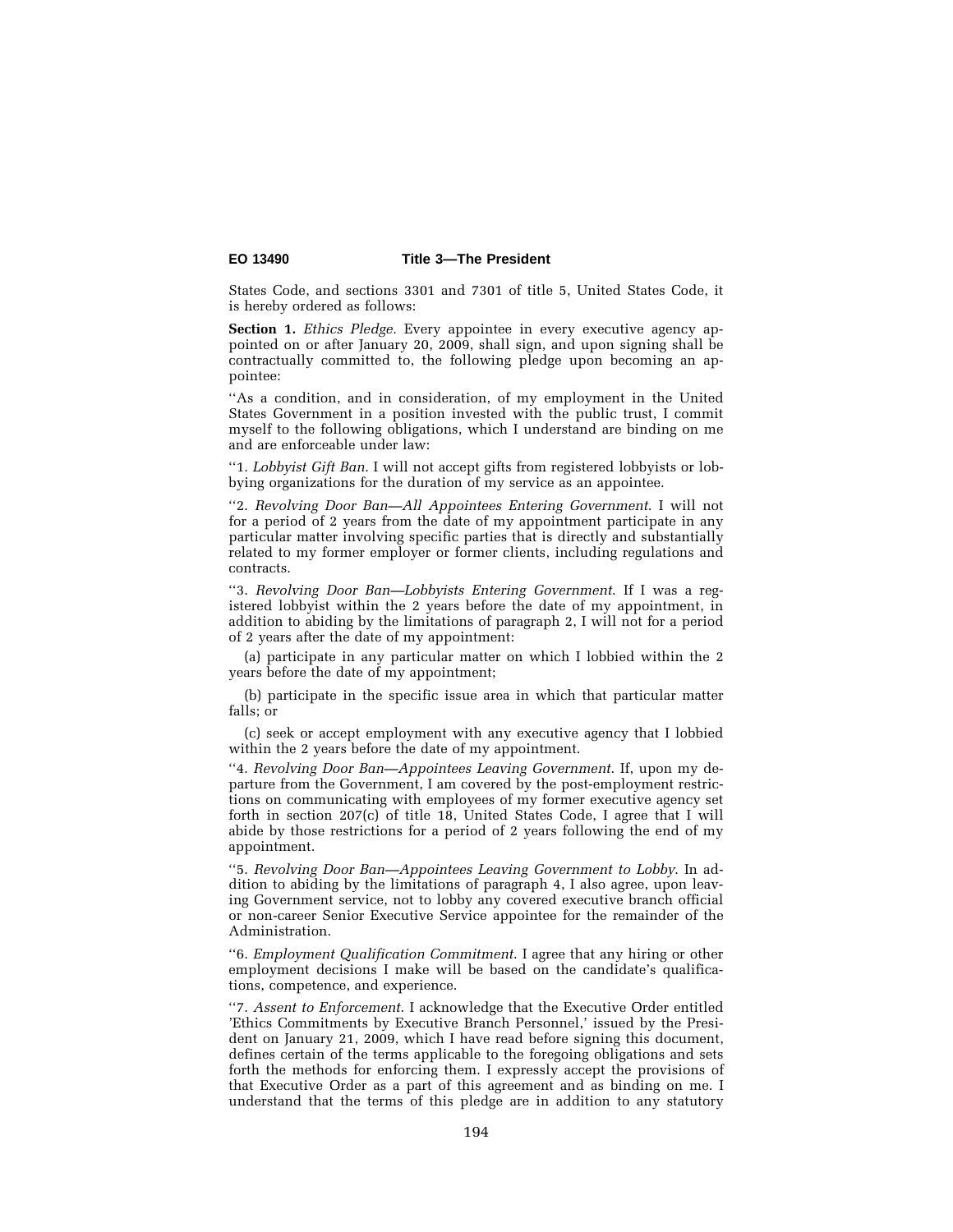or other legal restrictions applicable to me by virtue of Federal Government service.''

**Sec. 2.** *Definitions.* As used herein and in the pledge set forth in section 1 of this order:

(a) ''Executive agency'' shall include each ''executive agency'' as defined by section 105 of title 5, United States Code, and shall include the Executive Office of the President; provided, however, that for purposes of this order ''executive agency'' shall include the United States Postal Service and Postal Regulatory Commission, but shall exclude the Government Accountability Office.

(b) ''Appointee'' shall include every full-time, non-career Presidential or Vice-Presidential appointee, non-career appointee in the Senior Executive Service (or other SES-type system), and appointee to a position that has been excepted from the competitive service by reason of being of a confidential or policymaking character (Schedule C and other positions excepted under comparable criteria) in an executive agency. It does not include any person appointed as a member of the Senior Foreign Service or solely as a uniformed service commissioned officer.

(c) ''Gift''

(1) shall have the definition set forth in section 2635.203(b) of title 5, Code of Federal Regulations;

(2) shall include gifts that are solicited or accepted indirectly as defined at section 2635.203(f) of title 5, Code of Federal Regulations; and

(3) shall exclude those items excluded by sections 2635.204(b), (c),  $(e)(1)$  &  $(3)$  and  $(i)$ - $(l)$  of title 5, Code of Federal Regulations.

(d) ''Covered executive branch official'' and ''lobbyist'' shall have the definitions set forth in section 1602 of title 2, United States Code.

(e) ''Registered lobbyist or lobbying organization'' shall mean a lobbyist or an organization filing a registration pursuant to section 1603(a) of title 2, United States Code, and in the case of an organization filing such a registration, ''registered lobbyist'' shall include each of the lobbyists identified therein.

(f) ''Lobby'' and ''lobbied'' shall mean to act or have acted as a registered lobbyist.

(g) ''Particular matter'' shall have the same meaning as set forth in section 207 of title 18, United States Code, and section 2635.402(b)(3) of title 5, Code of Federal Regulations.

(h) ''Particular matter involving specific parties'' shall have the same meaning as set forth in section 2641.201(h) of title 5, Code of Federal Regulations, except that it shall also include any meeting or other communication relating to the performance of one's official duties with a former employer or former client, unless the communication applies to a particular matter of general applicability and participation in the meeting or other event is open to all interested parties.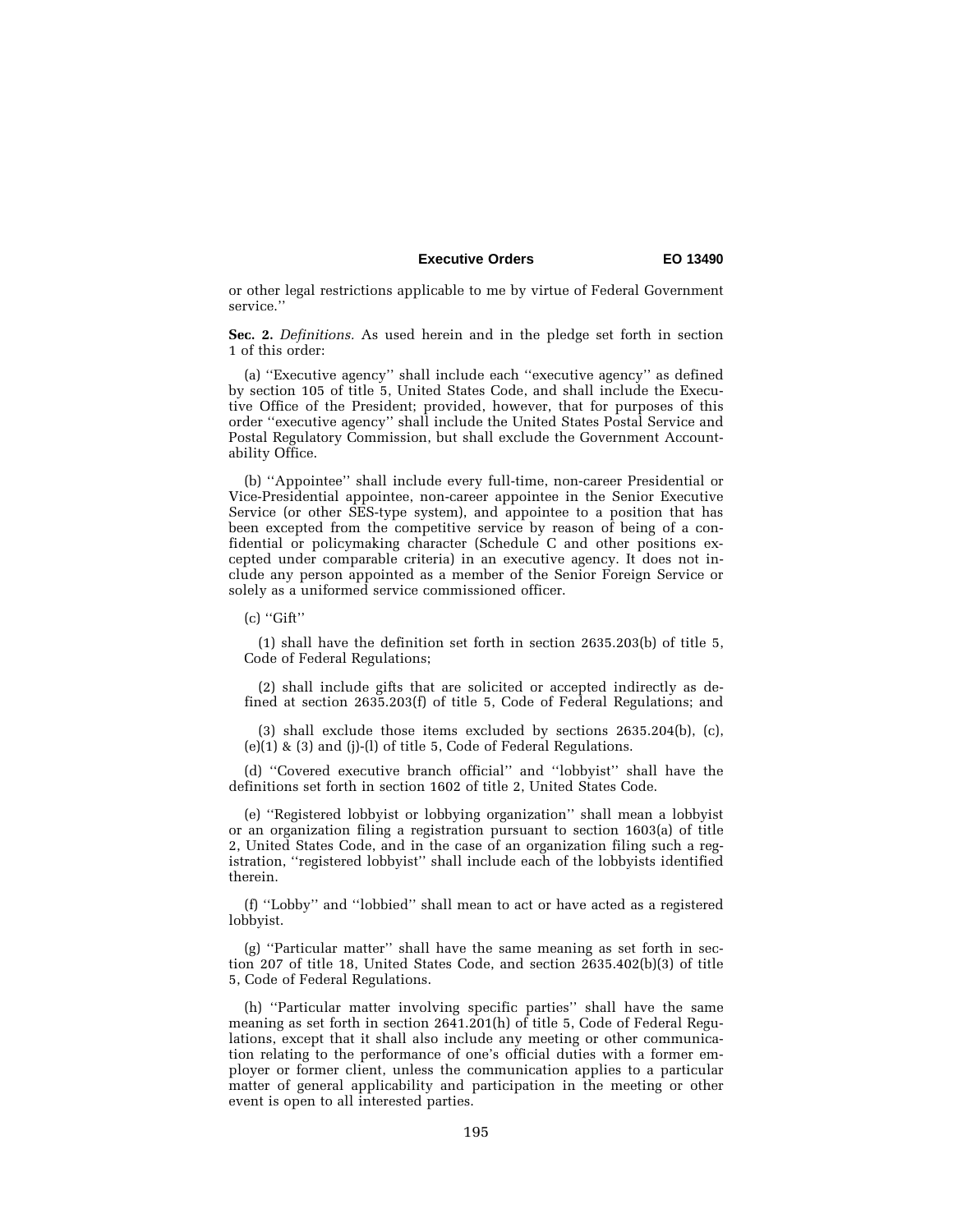### **EO 13490 Title 3—The President**

(i) ''Former employer'' is any person for whom the appointee has within the 2 years prior to the date of his or her appointment served as an employee, officer, director, trustee, or general partner, except that ''former employer'' does not include any executive agency or other entity of the Federal Government, State or local government, the District of Columbia, Native American tribe, or any United States territory or possession.

(j) ''Former client'' is any person for whom the appointee served personally as agent, attorney, or consultant within the 2 years prior to the date of his or her appointment, but excluding instances where the service provided was limited to a speech or similar appearance. It does not include clients of the appointee's former employer to whom the appointee did not personally provide services.

(k) ''Directly and substantially related to my former employer or former clients'' shall mean matters in which the appointee's former employer or a former client is a party or represents a party.

(l) ''Participate'' means to participate personally and substantially.

(m) ''Post-employment restrictions'' shall include the provisions and exceptions in section 207(c) of title 18, United States Code, and the implementing regulations.

(n) ''Government official'' means any employee of the executive branch.

(o) ''Administration'' means all terms of office of the incumbent President serving at the time of the appointment of an appointee covered by this order.

(p) ''Pledge'' means the ethics pledge set forth in section 1 of this order.

(q) All references to provisions of law and regulations shall refer to such provisions as in effect on January 20, 2009.

**Sec. 3.** *Waiver.* (a) The Director of the Office of Management and Budget, or his or her designee, in consultation with the Counsel to the President or his or her designee, may grant to any current or former appointee a written waiver of any restrictions contained in the pledge signed by such appointee if, and to the extent that, the Director of the Office of Management and Budget, or his or her designee, certifies in writing (i) that the literal application of the restriction is inconsistent with the purposes of the restriction, or (ii) that it is in the public interest to grant the waiver. A waiver shall take effect when the certification is signed by the Director of the Office of Management and Budget or his or her designee.

(b) The public interest shall include, but not be limited to, exigent circumstances relating to national security or to the economy. *De minimis*  contact with an executive agency shall be cause for a waiver of the restrictions contained in paragraph 3 of the pledge.

**Sec. 4.** *Administration.* (a) The head of every executive agency shall, in consultation with the Director of the Office of Government Ethics, establish such rules or procedures (conforming as nearly as practicable to the agency's general ethics rules and procedures, including those relating to designated agency ethics officers) as are necessary or appropriate to ensure that every appointee in the agency signs the pledge upon assuming the appointed office or otherwise becoming an appointee; to ensure that compliance with paragraph 3 of the pledge is addressed in a written ethics agreement with each appointee to whom it applies, which agreement shall also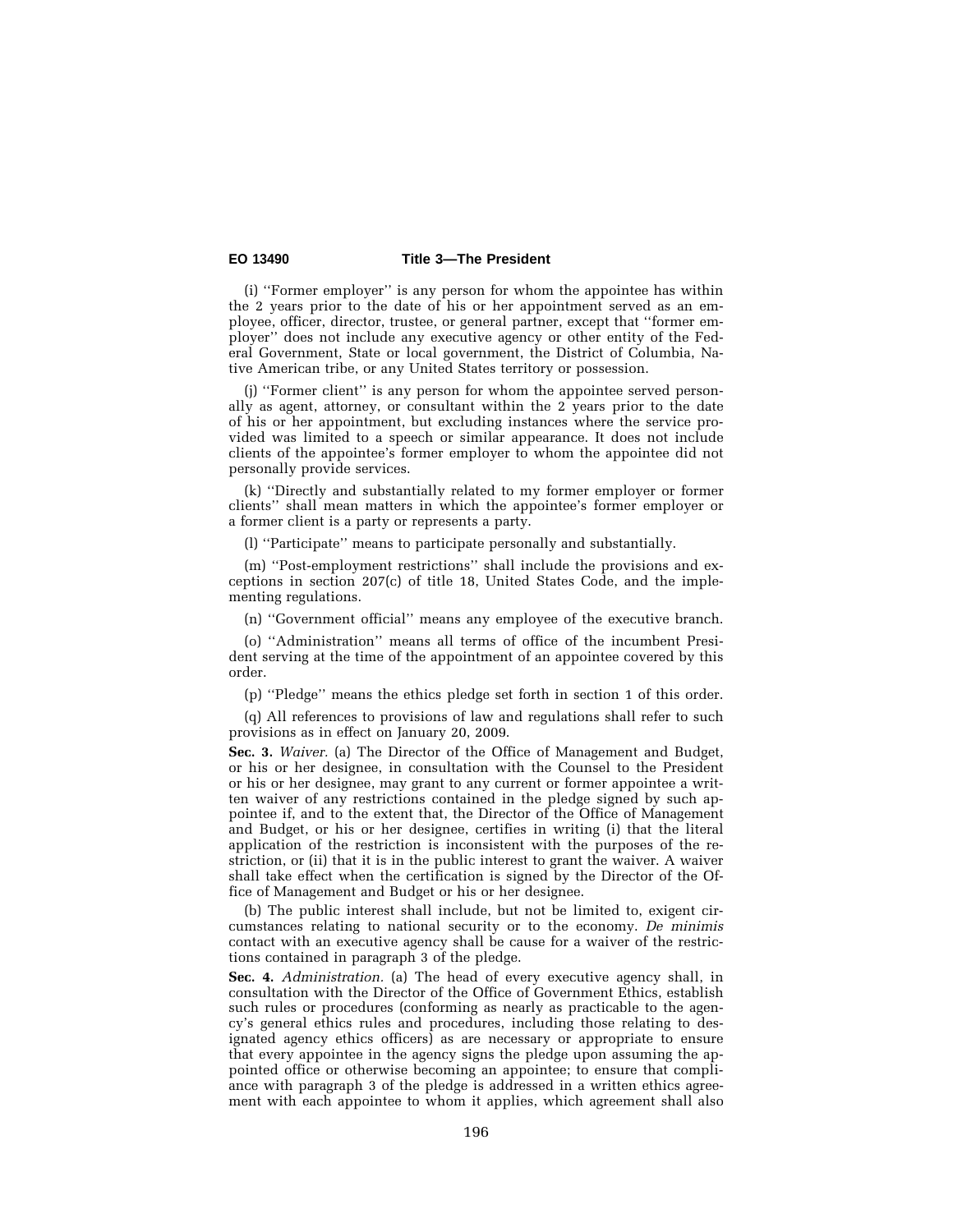be approved by the Counsel to the President or his or her designee prior to the appointee commencing work; to ensure that spousal employment issues and other conflicts not expressly addressed by the pledge are addressed in ethics agreements with appointees or, where no such agreements are required, through ethics counseling; and generally to ensure compliance with this order within the agency.

(b) With respect to the Executive Office of the President, the duties set forth in section 4(a) shall be the responsibility of the Counsel to the President or his or her designee.

(c) The Director of the Office of Government Ethics shall:

(1) ensure that the pledge and a copy of this order are made available for use by agencies in fulfilling their duties under section 4(a) above;

(2) in consultation with the Attorney General or the Counsel to the President or their designees, when appropriate, assist designated agency ethics officers in providing advice to current or former appointees regarding the application of the pledge; and

(3) in consultation with the Attorney General and the Counsel to the President or their designees, adopt such rules or procedures as are necessary or appropriate:

(i) to carry out the foregoing responsibilities;

(ii) to apply the lobbyist gift ban set forth in paragraph 1 of the pledge to all executive branch employees;

(iii) to authorize limited exceptions to the lobbyist gift ban for circumstances that do not implicate the purposes of the ban;

(iv) to make clear that no person shall have violated the lobbyist gift ban if the person properly disposes of a gift as provided by section 2635.205 of title 5, Code of Federal Regulations;

(v) to ensure that existing rules and procedures for Government employees engaged in negotiations for future employment with private businesses that are affected by their official actions do not affect the integrity of the Government's programs and operations;

(vi) to ensure, in consultation with the Director of the Office of Personnel Management, that the requirement set forth in paragraph 6 of the pledge is honored by every employee of the executive branch;

(4) in consultation with the Director of the Office of Management and Budget, report to the President on whether full compliance is being achieved with existing laws and regulations governing executive branch procurement lobbying disclosure and on steps the executive branch can take to expand to the fullest extent practicable disclosure of such executive branch procurement lobbying and of lobbying for presidential pardons, and to include in the report both immediate action the executive branch can take and, if necessary, recommendations for legislation; and

(5) provide an annual public report on the administration of the pledge and this order.

(d) The Director of the Office of Government Ethics shall, in consultation with the Attorney General, the Counsel to the President, and the Director of the Office of Personnel Management, or their designees, report to the President on steps the executive branch can take to expand to the fullest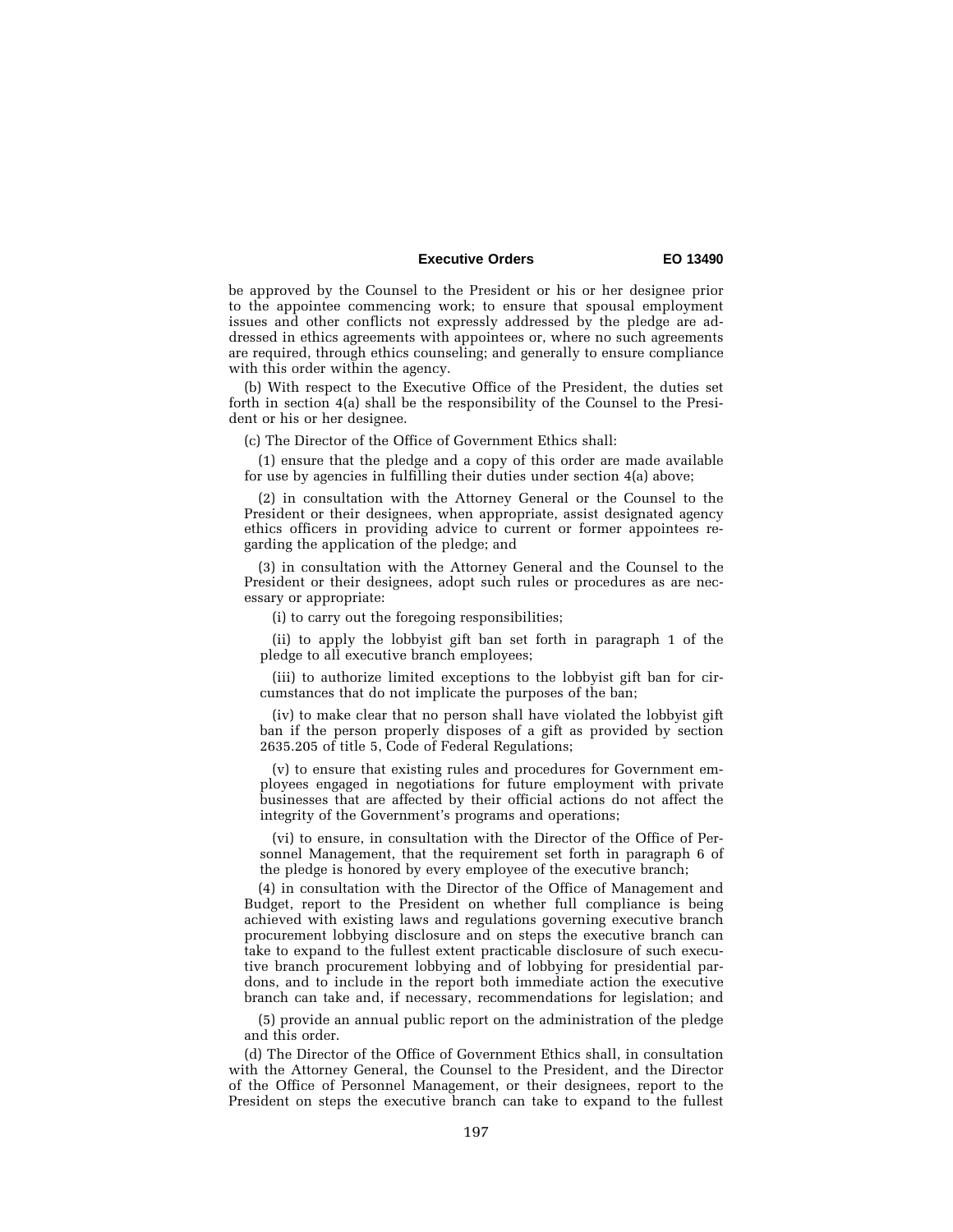### **EO 13490 Title 3—The President**

extent practicable the revolving door ban set forth in paragraph 5 of the pledge to all executive branch employees who are involved in the procurement process such that they may not for 2 years after leaving Government service lobby any Government official regarding a Government contract that was under their official responsibility in the last 2 years of their Government service; and to include in the report both immediate action the executive branch can take and, if necessary, recommendations for legislation.

(e) All pledges signed by appointees, and all waiver certifications with respect thereto, shall be filed with the head of the appointee's agency for permanent retention in the appointee's official personnel folder or equivalent folder.

**Sec. 5.** *Enforcement.* (a) The contractual, fiduciary, and ethical commitments in the pledge provided for herein are solely enforceable by the United States pursuant to this section by any legally available means, including debarment proceedings within any affected executive agency or judicial civil proceedings for declaratory, injunctive, or monetary relief.

(b) Any former appointee who is determined, after notice and hearing, by the duly designated authority within any agency, to have violated his or her pledge may be barred from lobbying any officer or employee of that agency for up to 5 years in addition to the time period covered by the pledge. The head of every executive agency shall, in consultation with the Director of the Office of Government Ethics, establish procedures to implement this subsection, which procedures shall include (but not be limited to) providing for factfinding and investigation of possible violations of this order and for referrals to the Attorney General for his or her consideration pursuant to subsection (c).

(c) The Attorney General or his or her designee is authorized:

(1) upon receiving information regarding the possible breach of any commitment in a signed pledge, to request any appropriate Federal investigative authority to conduct such investigations as may be appropriate; and

(2) upon determining that there is a reasonable basis to believe that a breach of a commitment has occurred or will occur or continue, if not enjoined, to commence a civil action against the former employee in any United States District Court with jurisdiction to consider the matter.

(d) In any such civil action, the Attorney General or his or her designee is authorized to request any and all relief authorized by law, including but not limited to:

(1) such temporary restraining orders and preliminary and permanent injunctions as may be appropriate to restrain future, recurring, or continuing conduct by the former employee in breach of the commitments in the pledge he or she signed; and

(2) establishment of a constructive trust for the benefit of the United States, requiring an accounting and payment to the United States Treasury of all money and other things of value received by, or payable to, the former employee arising out of any breach or attempted breach of the pledge signed by the former employee.

**Sec. 6.** *General Provisions.* (a) No prior Executive Orders are repealed by this order. To the extent that this order is inconsistent with any provision of any prior Executive Order, this order shall control.